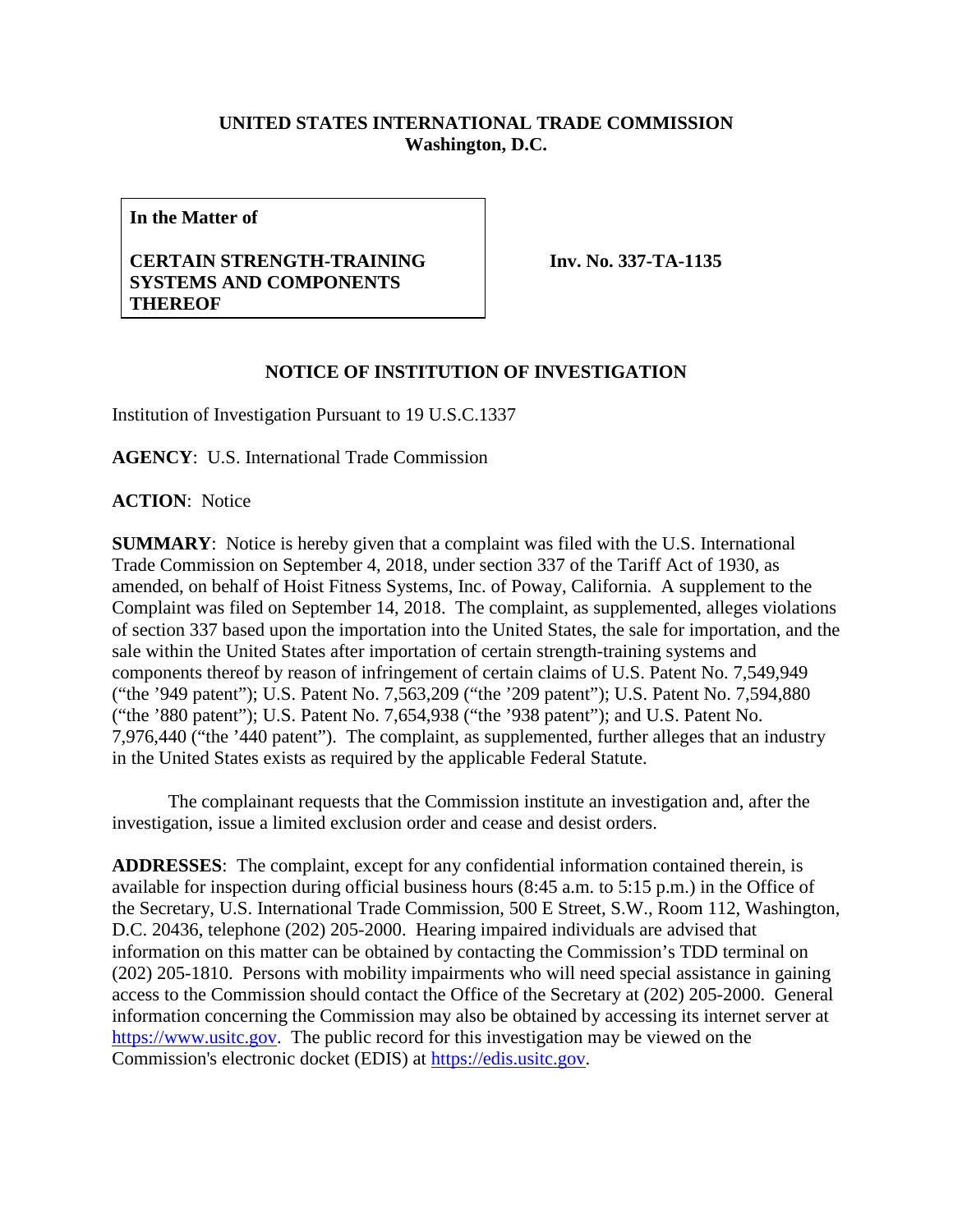**FOR FURTHER INFORMATION CONTACT**: Katherine Hiner, Office of the Secretary, Docket Services Division, U.S. International Trade Commission, telephone (202) 205-1802.

## **SUPPLEMENTARY INFORMATION**:

**AUTHORITY**: The authority for institution of this investigation is contained in section 337 of the Tariff Act of 1930, as amended, 19 U.S.C. 1337, and in section 210.10 of the Commission's Rules of Practice and Procedure, 19 C.F.R. 210.10 (2018).

**SCOPE OF INVESTIGATION**: Having considered the complaint, the U.S. International Trade Commission, on September 28, 2018, **ORDERED THAT** –

(1) Pursuant to subsection (b) of section 337 of the Tariff Act of 1930, as amended, an investigation be instituted to determine whether there is a violation of subsection  $(a)(1)(B)$  of section 337 in the importation into the United States, the sale for importation, or the sale within the United States after importation of certain products identified in paragraph (2) by reason of infringement of one or more of claims 2, 8, and 23 of the '949 patent; claims 6 and 21 of the '209 patent; claim 22 of the '880 patent; claims 1, 12, and 13 of the '938 patent; and claims 5, 12, 13, and 20 of the '440 patent; and whether an industry in the United States exists as required by subsection (a)(2) of section 337;

(2) Pursuant to section 210.10(b)(1) of the Commission's Rules of Practice and Procedure, 19 C.F.R. 210.10(b)(1), the plain language description of the accused products or category of accused products, which defines the scope of the investigation, is "machines with a dynamic user support used to perform chest press, fly or butterfly, abdominal, shoulder press, triceps dip, triceps extension, rowing, lat pulldown, bicep curl, seated dip, chin up, lateral raise, inner and outer thigh, low back, glute, leg extension, leg curl, and/or leg press exercises";

(3) For the purpose of the investigation so instituted, the following are hereby named as parties upon which this notice of investigation shall be served:

(a) The complainant is:

Hoist Fitness Systems, Inc. 11900 Community Road Poway, CA 92064

(b) The respondents are the following entities alleged to be in violation of section 337, and are the parties upon which the complaint is to be served:

> TuffStuff Fitness International, Inc. 13971 Norton Avenue Chino, CA 91710